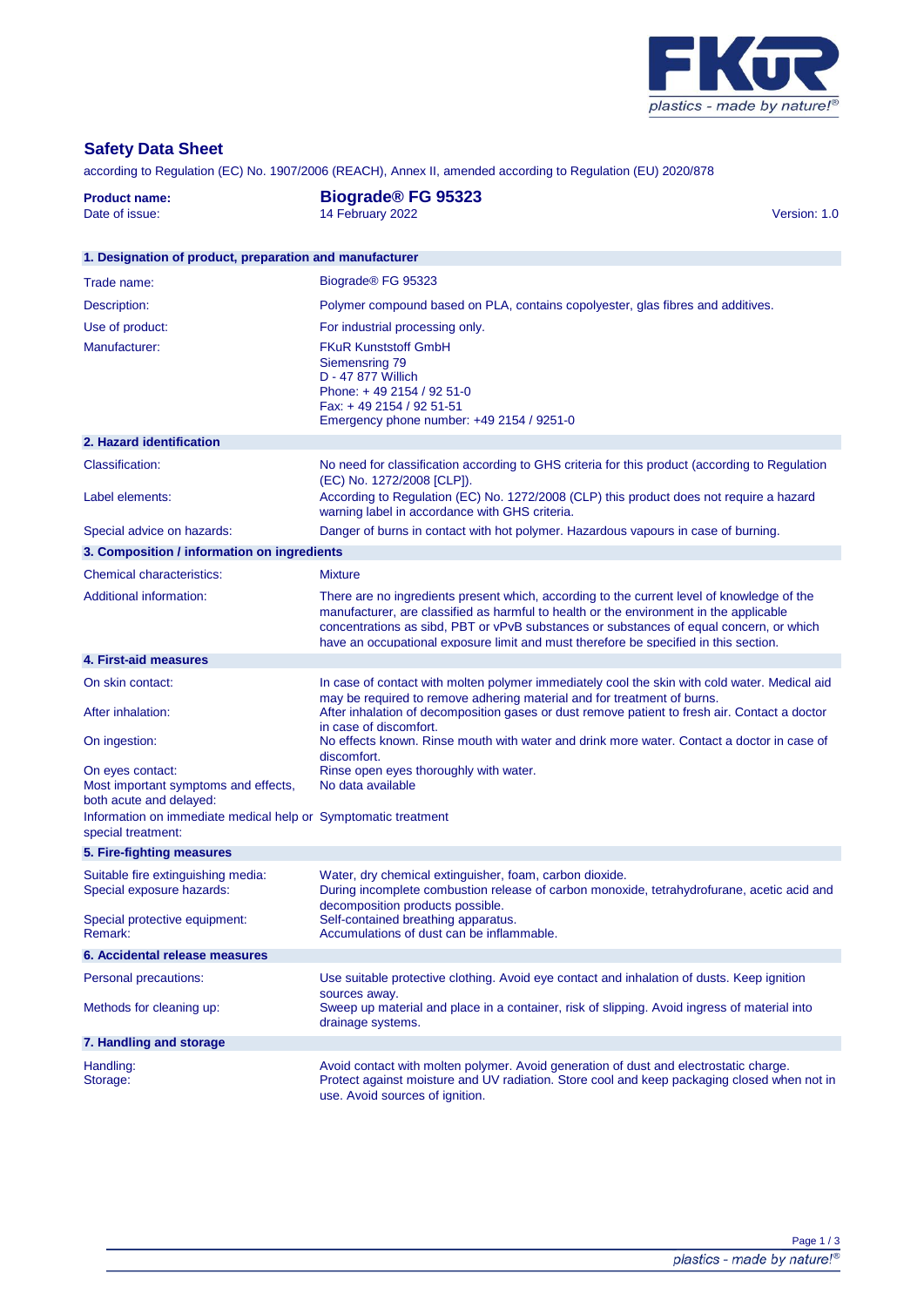

## **Safety Data Sheet**

according to Regulation (EC) No. 1907/2006 (REACH), Annex II, amended according to Regulation (EU) 2020/878

| <b>Product name:</b><br>Date of issue:                                                                                                                                                                                                                                                                                                                                                                                                                                       | <b>Biograde® FG 95323</b><br>14 February 2022<br>Version: 1.0                                                                                                                                                                                                                                                                                                                                             |  |  |  |
|------------------------------------------------------------------------------------------------------------------------------------------------------------------------------------------------------------------------------------------------------------------------------------------------------------------------------------------------------------------------------------------------------------------------------------------------------------------------------|-----------------------------------------------------------------------------------------------------------------------------------------------------------------------------------------------------------------------------------------------------------------------------------------------------------------------------------------------------------------------------------------------------------|--|--|--|
| 8. Exposure controls / personal protection                                                                                                                                                                                                                                                                                                                                                                                                                                   |                                                                                                                                                                                                                                                                                                                                                                                                           |  |  |  |
| Exposure limit values / occupational<br>exposure limit values:<br>Technical safety measures:                                                                                                                                                                                                                                                                                                                                                                                 | Not applicable<br>With suitable ventilation the threshold limits assumably will not be reached. Avoid electrostatic                                                                                                                                                                                                                                                                                       |  |  |  |
| Personal safety equipment:                                                                                                                                                                                                                                                                                                                                                                                                                                                   | charge by use of grounding cables.<br>Use adequate safety equipment, e.g. protective clothing, eye protection glasses, heat<br>protection gloves. In case of dust formation wear mask with particle filter.                                                                                                                                                                                               |  |  |  |
| Work hygiene:                                                                                                                                                                                                                                                                                                                                                                                                                                                                | No eating or drinking during working. Avoid contact of hot material with the skin. Avoid<br>breathing dust and vapours.                                                                                                                                                                                                                                                                                   |  |  |  |
| 9. Physical and chemical properties                                                                                                                                                                                                                                                                                                                                                                                                                                          |                                                                                                                                                                                                                                                                                                                                                                                                           |  |  |  |
| Form:<br>Colour:<br>Odour:<br>Odor threshold:<br>PH value:<br>Melting range:<br>Initial boiling point and boiling range:<br>Flash point:<br>Evaporation rate:<br>Caratteristiche di comportamento al<br>fuoco:<br>Lower / upper flammability or explosive<br>limits:<br>Vapor pressure:<br>Vapor density:<br>Density:<br>Solubility:<br>Partition coefficient: n-octanol / water<br>Auto-ignition temperature:<br>Decomposition temperature:<br>Viscosity:<br>Explosiveness: | <b>Granules</b><br>natural<br>almost odourless<br>No data available<br>No data available<br>145 - 165 °C<br>No data available<br>$>280^{\circ}$ C<br>No data available<br>non comburente<br>No data available<br>No data available<br>No data available<br>$1.46$ g/cm <sup>3</sup><br>insoluble in water<br>No data available<br>$>400^{\circ}$ C<br>$>240$ °C<br>No data available<br>No data available |  |  |  |
| Oxidizing properties:                                                                                                                                                                                                                                                                                                                                                                                                                                                        | No data available                                                                                                                                                                                                                                                                                                                                                                                         |  |  |  |
| 10. Stability and reactivity                                                                                                                                                                                                                                                                                                                                                                                                                                                 |                                                                                                                                                                                                                                                                                                                                                                                                           |  |  |  |
| Stability:<br>Conditions to be avoided:<br>Substances to be avoided:<br>Hazardous decomposition products:                                                                                                                                                                                                                                                                                                                                                                    | The product is stable at recommended storage contidions.<br>Avoid exposure to extreme heat and all sources of ignition.<br>Strong oxidizing agents.<br>Carbon monoxide, carbon dioxide, aldehydes, tetrahydrofurane, low molecular weight<br>oligomers.                                                                                                                                                   |  |  |  |
| 11. Toxicological information                                                                                                                                                                                                                                                                                                                                                                                                                                                |                                                                                                                                                                                                                                                                                                                                                                                                           |  |  |  |
| Information on toxicological effects:<br>Acute toxicity:<br>Skin corrosion / irritation:<br>Serious eye damage / irritation:<br>Other remarks:                                                                                                                                                                                                                                                                                                                               | Non-toxic product<br>Dust can cause irritation of eyes, respiratory organs and skin. After ingestion stomach pain or<br>nausea are possible.<br>Not irritating.<br>Not irritating.<br>Based on our state of knowledge and experience no injurious health effects are expected if<br>product is properly handled for the designated use.                                                                   |  |  |  |
| 12. Ecological information                                                                                                                                                                                                                                                                                                                                                                                                                                                   |                                                                                                                                                                                                                                                                                                                                                                                                           |  |  |  |
| Toxicity:<br>Persistence and degradability:                                                                                                                                                                                                                                                                                                                                                                                                                                  | No negative ecological effects known at the present state of knowledge, test results are not<br>available. Due to insolubility in water most probably not hazardous to aquatic organisms.<br>Product is partly biodegradable.                                                                                                                                                                             |  |  |  |
| Bioaccumulation:<br>Mobility in soil:<br>Results of the PBT and vPvB                                                                                                                                                                                                                                                                                                                                                                                                         | Due to its consistency and insolubility in water biological accumulation is not expected.<br>Not available<br>Not available                                                                                                                                                                                                                                                                               |  |  |  |
| 13. Disposal considerations                                                                                                                                                                                                                                                                                                                                                                                                                                                  |                                                                                                                                                                                                                                                                                                                                                                                                           |  |  |  |
| Product:<br>Uncleaned packaging:                                                                                                                                                                                                                                                                                                                                                                                                                                             | Generation of waste should be minimised, check possibility for recycling. Waste product can<br>be incinerated or dumped together with domestic waste in compliance with local authority<br>requirements.<br>Packaging material has to be emptied completely and disposed in accordance with the<br>regulations. Packaging can be recycled if not contaminated.                                            |  |  |  |